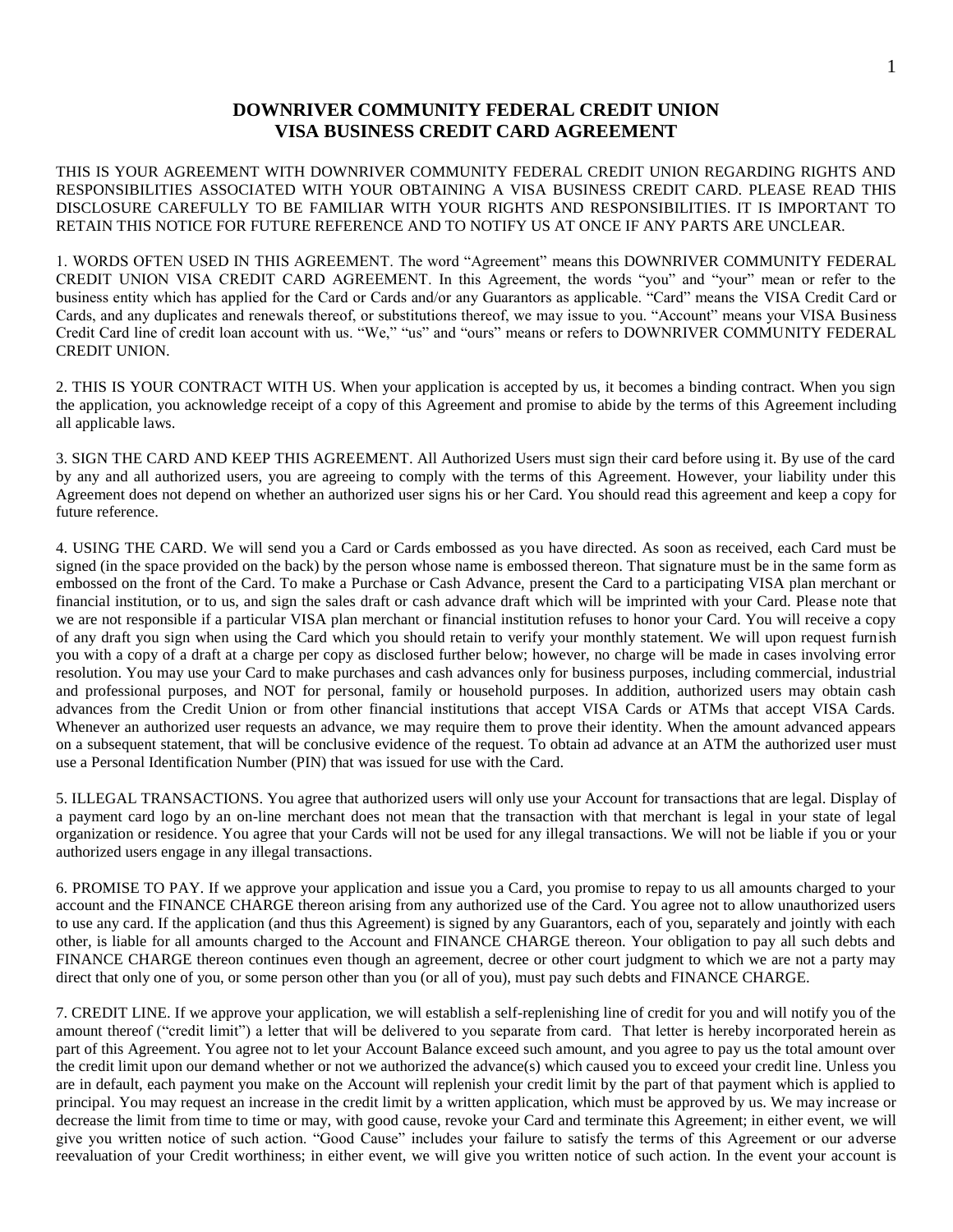cancelled or revoked due to default, the balance at the time of default may be transferred in-house with the Credit Union. However, you may terminate this Agreement, at any time and for any reason, by giving us written notice. Nevertheless, termination by you or by us does not affect your obligation to pay all debts and FINANCE CHARGE thereon arising from authorized use of your Card. The Cards remain our property and you must recover and surrender to us all Cards upon our request or upon termination of this Agreement.

8. MULTIPLE GUARANTORS. If more than one person signs the application as Guarantor, each such person promises to pay all amounts owed to us under this Agreement. Each of you agrees that all authorized users can make purchases, cash advances, or balance transfers individually. Each of you is jointly and severally obligated. This means that we may collect money owed to us from each of you or from all of you regardless of your current domestic relationship or other legal proceedings. In any event, all of you will continue to be jointly and severally obligated until all cards are returned and all amounts owed are paid in full.

9. AUTHORIZED USERS. You may allow Authorized Users on your Account in the following ways: (1) notifying us that you want someone added to the account as an Authorized User; (2) by lending your Card or Account Number to someone else; or (3) by any other means in which you would be legally considered to have allowed another to use your Account or be legally prevented from denying that you did so. You should think carefully before you allow someone to become an Authorized User. By doing so, you authorize the person to use your Account, including but not limited to making Purchases, Cash Advances, Balance Transfers and allowing others to use your Account. Your Account does not permit you to limit the nature or amount of authority you give to any Authorized User and you agree that you will not attempt to do so. An Authorized User's authority will continue until you both notify us that you are terminating the authority and you physically retrieve the Card. If you cannot retrieve the Card, you will remain liable for any transactions we cannot prevent after you notify us.

10. PAYMENTS. We will mail you a statement every month showing your Previous Balances of purchases and cash advances, the current transactions on your account, the remaining credit available under your Credit Line, the New Balances of purchases and cash advances, the Total New Balance, the FINANCE CHARGE due to date, and the Minimum Payment required. Every month you promise to pay at least the Minimum Payment by the date specified on the statement, or no later than 25 days from the statement closing date. You may pay more frequently, pay more than the Minimum Payment, or pay the Total New Balance in full. If you make extra or larger payments, you are still required to make at least the minimum payment each month the Account has a balance (other than a credit balance). The Minimum Payment will be either (a) 3.0% of your Total New Balance, or \$20.00, whichever is greater, or (b) your total New Balance, if it is less than \$20.00 plus (c) any portion of the Minimum Payment(s) shown on prior statement(s) which remains unpaid. In addition, at any time your total New Balance exceeds your Credit Line, you must immediately pay the excess upon our demand.

11. PAYMENT ALLOCATION: We will apply your payments first to previously billed and unpaid **FINANCE CHARGE** on purchases; then to previously billed and unpaid **FINANCE CHARGE** on cash advances; then to previously billed purchases; then to cash advances; and then to new purchases, whether or not billed on the monthly statement. However, any payment equal to, or greater than, the Previous Balance of Purchases will be applied first to that balance and any **FINANCE CHARGE** thereon so as to avoid continuing accrual of **FINANCE CHARGE** on that amount. All payments will be processed as of the close of the business day on which they are received. We reserve the right to change the manner in which payments are allocated.

12. FINANCE CHARGE. Your Business VISA Account will be subject to a Finance Charge (interest) at a Daily Periodic Rate of 1.0825%, corresponding to an Annual Percentage Rate of 12.99%

The FINANCE CHARGE is calculated by applying the above periodic (monthly) rate pertaining to your type of card to the Average Daily Balance (including new purchases). An "Average Daily Principal Balance" is calculated separately for purchases and cash advances and is determined as follows: For each day during the statement period (billing cycle) the principal balances of purchases and of cash advances from the previous day are increased by any purchases or cash advances posted to the Account that day and decreased by any payments or credits posted to the Account that day. Such daily principal balances are separately totaled and then divided by the number of days in the statement period (billing cycle), resulting in the "Average Daily Principal Balances" of purchases and cash advances shown on your statement.

13. PERIODIC STATEMENTS. We will mail you a statement every month showing your previous balance, purchases and cash advances, payments made on your account, periodic rate, annual percentage rate, finance charge and its method of computation, any other charges, grace period, payment due date, procedures for error resolution, Minimum Payment required, and the closing date with corresponding New Balance for the billing cycle. At our option, you may not receive a statement on your Account if there has been no activity or if collections procedures have been initiated against you because you are in default. Each statement is deemed to be a correct statement unless you establish a billing error pursuant to the procedures for doing so as described in this Agreement.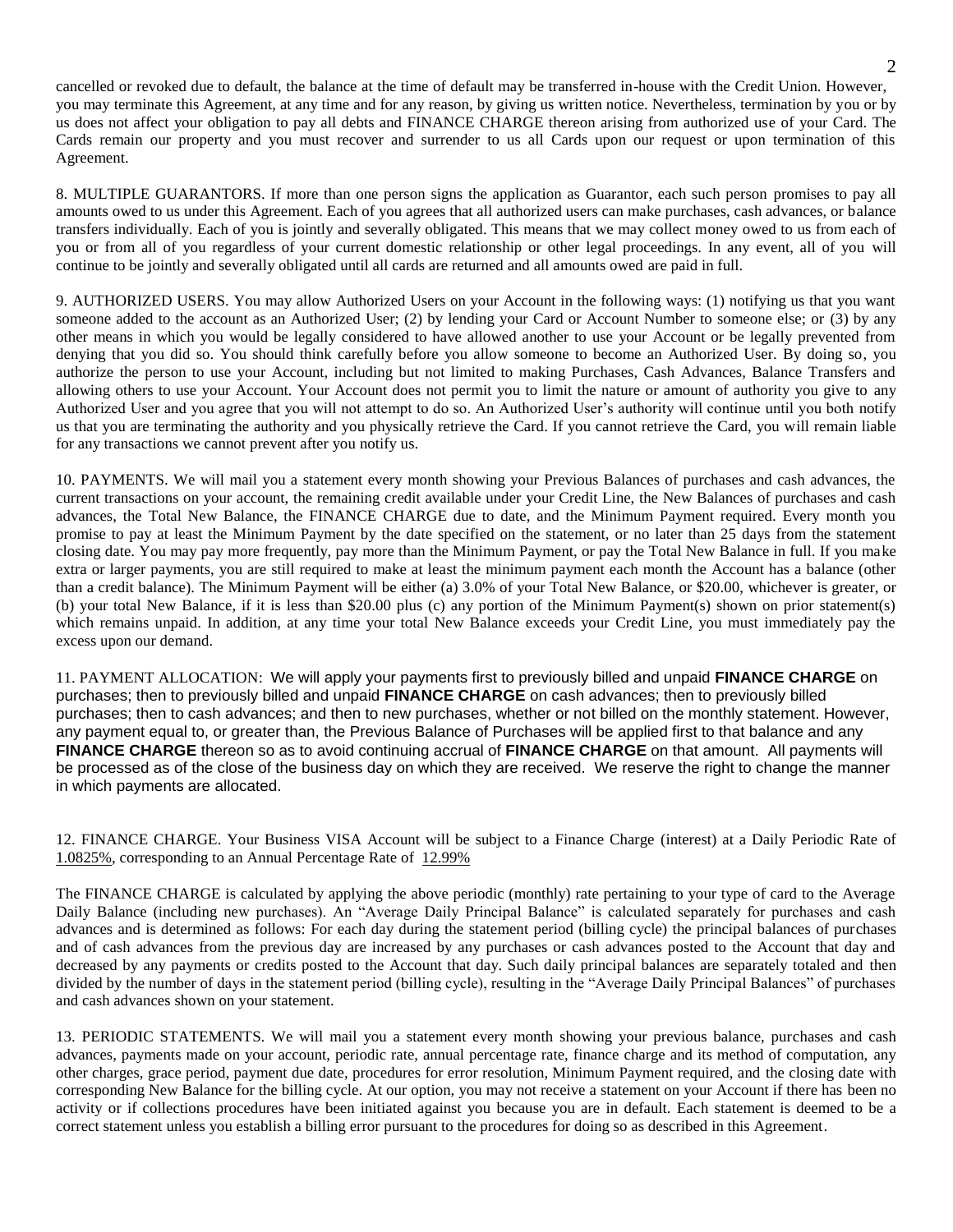14. DEFAULT. You will be in default and we may, to the extent permitted by law, terminate your credit line and declare the entire unpaid balance of the account immediately due and payable, under any of the following conditions:

- you fail to make the minimum payment by the statement payment due date;
- you breach any other promises made in or conditions of the Agreement and/or any other agreement with us;
- any of your cards or the Account is used for an illegal transaction;
- if you or any Guarantor become involved in any insolvency, receivership, guardianship, conservatorship, or any other proceeding which determines you or any such Guarantor are incapable of managing your financial affairs, including filing for Bankruptcy;
- you have or any Guarantor has made a false or misleading statement in any credit application and/or in any representation to us while you owe money on the account:
- a judgment or tax lien is filed against you or any Guarantor, or any attachment or garnishment is issued against any of your or any Guarantor's property or accounts, including anyone starting an action or proposing to seize any of your or any Guarantor's funds on deposit with us;
- we in good faith determine that your or any Guarantor's creditworthiness (which includes your or any Guarantor's ability to repay us) has become unsatisfactory due to change in employment, increase in other obligations, or because of any other reason, time being of the very essence;
- any Guarantor dies; or
- government action precludes us from imposing the annual percentage rate or a government authority has notified us that continued advances constitute an unsafe and unsound practice.

In the event of any default, you agree to continue paying finance charge, at the periodic rate as described above, until what you owe has been paid in full. Any shares given as security for the Account may be applied toward what is owed.

15. COLLECTION COSTS. You also agree that, in case of default, you will pay all usual and customary costs of collection permitted by law, including, but not limited to, attorney fees and expenses incurred by us in the enforcement of this agreement.

16. DELAY OR FAILURE TO ENFORCE. We do not lose our rights under this or any related agreement if we delay or fail to enforce them. We can accept late payments, partial payments or any other payments without losing any of our rights under this Agreement.

17. ACCORD AND SATISFACTION. Any communications concerning a disputed balance, including an instrument tendered as full satisfaction of a debt, must be sent directly to DOWNRIVER COMMUNITY FEDERAL CREDIT UNION, ATTENTION: DISPUTED CREDIT CARD PAYOFF DEPARTMENT, 4320 W. Jefferson , Ecorse, Michigan 48229.

18. NOTIFICATION OF ADDRESS CHANGE. You agree to notify us promptly if you or any Guarantor changes your name, address or telephone number.

19. ADDRESS FOR NOTICES TO US. All notices under this Agreement must be in writing and mailed to DOWNRIVER COMMUNITY FEDERAL CREDIT UNION, P. O. Box 29869, Ecorse, Michigan 48229.

20. CHANGE IN TERMS. From time to time, we may amend this Agreement by mailing a written notice of the amendment to you at the last address shown for you in our records. In the event the terms we are changing require advance notice by law, we will comply with the requirements of that law.

21. YOU MAY CANCEL THE ACCOUNT. You may cancel the account whenever you choose. If you do, you agree to cut each Card in half and return it to us at the address shown in Section 19 above, along with your written notification that you wish to cancel the account. Such cancellation will become effective within five days after the notice is received by us. You and any Guarantor will still be responsible for the repayment of any outstanding balance on your account and any other amounts that have not yet been billed to you.

22. WE MAY CANCEL THE ACCOUNT. We have the right to cancel the account at any time upon written notice sent to you at the last address shown for you in our records. In such case, you agree to discontinue the use of the Cards, and to return the Cards to us, at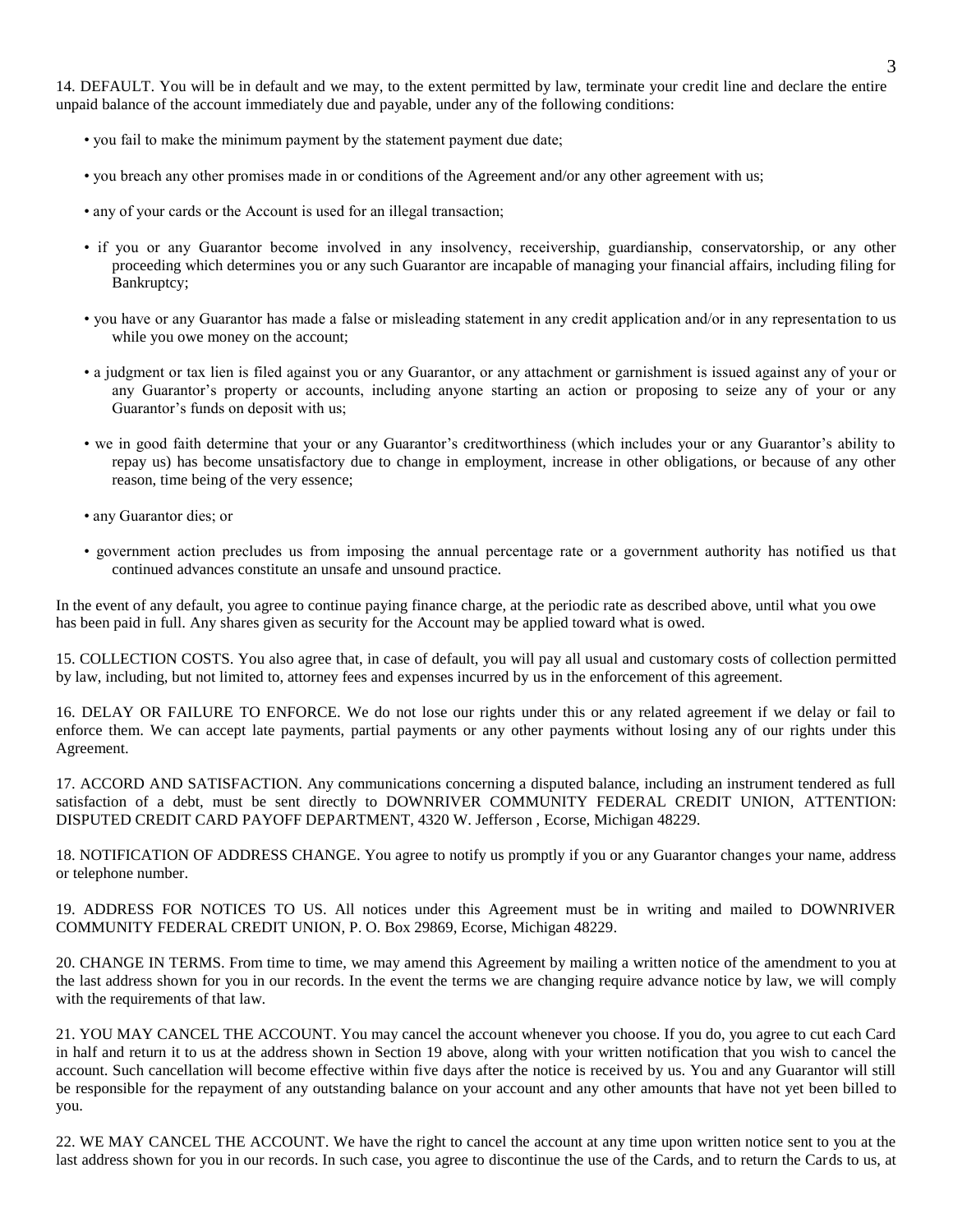our request, and you acknowledge and agree that you are still responsible for all transactions made to the Account after termination, unless such transactions were unauthorized.

23. CREDIT REPORTING AGENCIES. You and each Guarantor authorize us to investigate your credit standing when opening, renewing or reviewing your Account, and you authorize us to disclose information regarding our experience with you under this Agreement to credit bureaus, including consumer reporting agencies, and other creditors. If a Guarantor requests it, we will provide the name and address of each consumer reporting agency used for this purpose. If a Guarantor believes we have reported inaccurate information about the Guarantor to a consumer reporting agency, please notify us at the address listed above in Section 19. In so doing, please identify the inaccurate information and tell us why you believe it is incorrect. If you have a copy of the credit report that contains the alleged inaccurate information, please send us a copy of that report as well. **All Guarantors are hereby notified that negative information will be provided to appropriate consumer reporting agencies if you fail to perform your obligations under this agreement**.

24. TRANSACTION SLIPS. Your periodic statement will identify the merchant, electronic terminal location, or financial institution at which transactions were made, but sales, cash advances, credit or other slips cannot be returned with each statement. You must retain the copy of such slips furnished at the time of each transaction in order to verify the transactions listed on your statement. You agree to pay a reasonable fee for photocopies of transaction slips that you request.

25. CREDITS. If merchants who honor your Card give you a credit for returns or adjustments, they will do so by sending us a credit which we will post to your Account. You should keep your copy of the credit slip to verify your monthly statement. If your credits and payments exceed what you owe us on the Account we will credit such excess to the Account and, if the amount is \$1.00 or more, we will credit it to your share account after two (2) months or upon your written request.

26. FOREIGN TRANSACTIONS. Purchases and cash advances made in foreign countries and foreign currencies will be billed to you in U.S. dollars. The exchange rate for transactions in a foreign currency will be a rate selected by VISA from the range of rates available in wholesale currency markets for the applicable central processing date, which rate may vary from the rate VISA itself receives, or the government mandated rate in effect for the applicable central processing date. In addition, as provided in Section 31, we will separately bill you a 1% International Transaction Fee.

## 27. TRANSACTIONS WITH MERCHANTS.

- Return Policies If a merchant discloses a policy such as but not limited to "no returns," "no refunds," "as is," or "all sales final" you will be bound by that policy when you use your Account to buy goods or services from that merchant.
- Reservations When using your Account to make a travel or lodging reservation, obtain the merchant's cancellation policy and follow it if you wish to cancel. If you cancel, obtain the merchant's cancellation number that it is required to provide to you. The merchant may charge you for a cancelled transaction unless you can provide us with the merchant's cancellation number.
- Recurring Transactions If you authorize a merchant to charge your Account for repeat transactions without your Card, you must notify the merchant, and not us, when you want to discontinue the repeat transactions.
- Dispute Access If you disagree with a transaction on your statement or have a dispute with a merchant as a result of a transaction, you agree to provide us with information and assistance we reasonably request. Otherwise, you will pay us for any resulting loss we have, unless we are prohibited by law from holding you liable for our loss.

The credit union is not responsible for the refusal of any merchant or financial institution to honor the Card.

28. CARD USE AND OWNERSHIP. You understand that your Business VISA Credit Card is issued by us, remains our property, and is subject to rules governing credit card and ATM networks, which financial institutions must follow. The cards are not transferable. By using your Card at an ATM, you are agreeing to the following additional terms: (1) To abide by the rules and regulations and those of the participating ATM network as may be amended; (2) That we and the ATM network may follow all electronic instructions given through the ATM; (3) that we may restrict the use of or terminate your Card at any time without notice to prevent loss to your account or to the Credit Union; (4) the Card may not be used for any illegal transaction.

29. DAILY LIMITS. You agree to adhere to any daily limits established by the Credit Union in conformance with any applicable ATM network agreement and which are subject to modification to preserve the integrity of the ATM network and prevent loss to the Credit Union or its members. Daily limits for cash advances will be included on the Rate and Fee Schedule which is accessible to all members upon request.

30. PERSONAL IDENTIFICATION NUMBER (PIN). Upon request we will furnish you with a Personal Identification Number (PIN). You agree to keep the PIN confidential. You also agree the authorized users will not write the PIN on the Card or anything they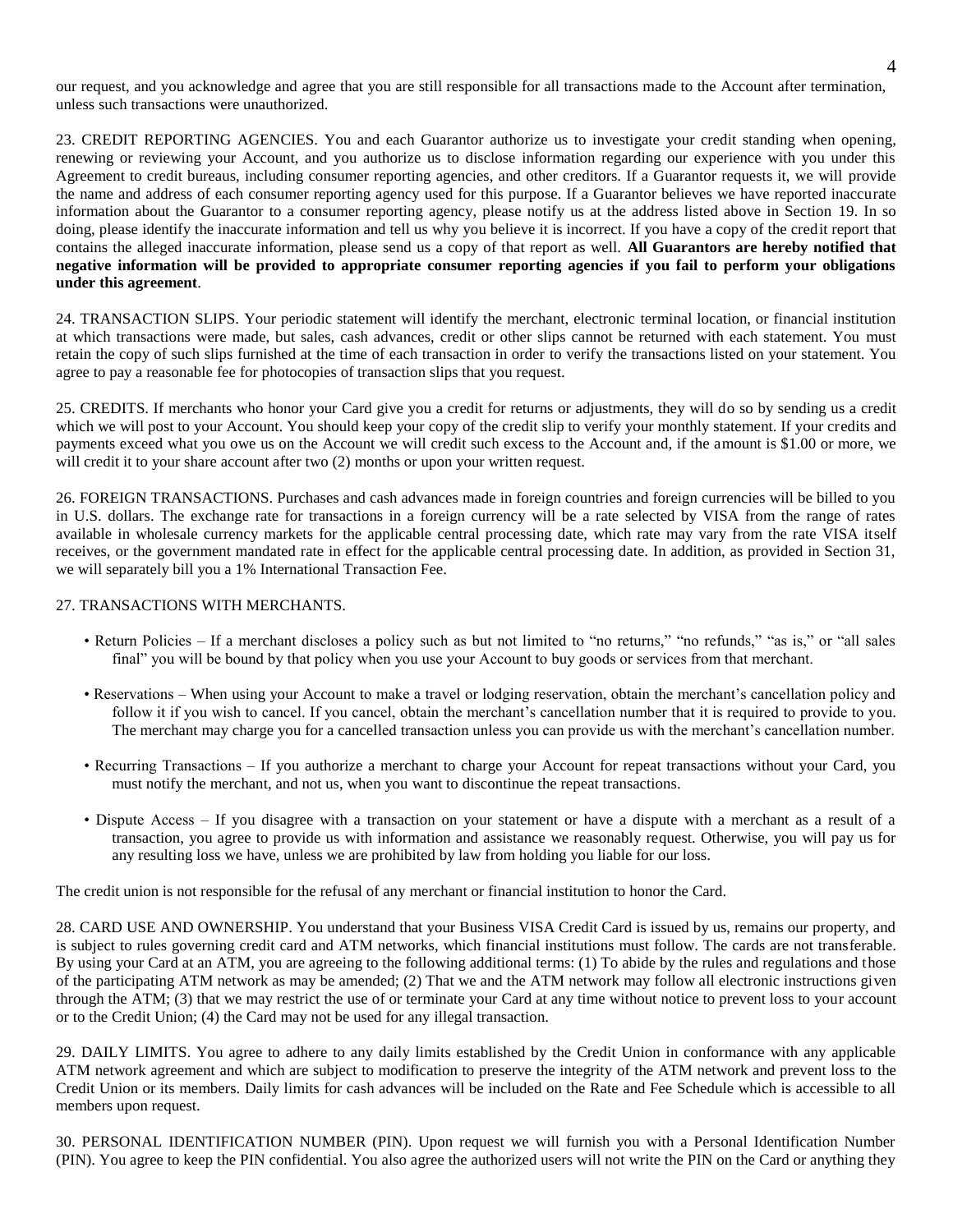keep with the Card. Your use of the PIN and Card in getting a Cash Advance or making a Purchase is agreed to constitute an authorized signature for purposes of such transactions. The Card can also be used together with the Personal Identification Number (PIN) to get a Cash Advance from an Automated Teller Machine (ATM) in the VISA Network, to get a Cash Advance from a VISA financial institution, or to make a Purchase from a merchant that uses the Card in an electronic terminal that accesses the VISA system. IF AN AUTHORIZED USER FORGETS OR DOES NOT ENTER THE PIN CORRECTLY, THE ATM MAY KEEP THE CARD THE THIRD TIME THE PIN IS ENTERED INCORRECTLY. THIS PROCEDURE IS FOR SECURITY MEASURES. YOU SHOULD INSTRUCT ALL AUTHORIZED USERS TO KEEP YOUR PIN IN A SECRET PLACE. If you authorize us to issue a Card to anyone else for use through any electronic access device, you are authorizing that individual to withdraw funds from any account that can be accessed by that card, regardless of whether that individual is authorized to withdraw money from the account by any other means.

31. FEES AND CHARGES. You agree to pay the various fees and charges with respect to your account:

- Late Charges: If you fail to make any payment within 15 days of its due date, you may be charged a Late Charge equal to 20% of the past due payment amount with a minimum late charge of \$1.00 and a maximum late charge of \$20.00.
- Returned Payment Fee: If a check or other item you give to us as payment on your account is dishonored or returned for any reason, you agree to pay is a \$25.00 returned payment fee. In addition, we may thereafter refuse to accept uncertified personal checks as payment on your account.
- ATM Fees: Your account may be charged, and you agree to pay, any ATM fees, including surcharges or other fees imposed by a financial institution or network for transactions at ATMs.
- International Transaction Fee: Your account may be charged, and you agree to pay, a 1% INTERNATIONAL TRANSACTION FEE on all transactions where the merchant country differs from the country of the card issuer (that is, for any transaction outside of the United States). The converted transaction amount will be shown separately from the International Transaction Fee on your billing statement. This fee will be assessed on all international purchases, credit vouchers, and cash disbursements.

Your Account may be subject to other charges including a fee of \$2.00 per page for a copy of your statement or copy of sales draft

• Collection Fees: Your Account may be charged, and you agree to pay, all of the credit union's collection expenses, including court costs and reasonable attorney's fees.

32. LIABILITY FOR FAILURE TO COMPLETE TRANSACTIONS. We will not be liable for transactions that are not completed if any of the following circumstances apply:

- Through no fault of ours, you do not have sufficient funds available in your credit line;
- The transaction would cause you to exceed your credit limit;
- The ATM where you are requesting a cash advance does not have enough cash;
- The terminal or system was not working properly and you knew of the malfunction at the time you initiated the transactions;
- Circumstances beyond our control (such as fire or flood) prevent the transaction, despite reasonable precautions we have taken;
- Your Card is retrieved or retained by an ATM;
- Your Card or PIN has been reported lost or stolen and your account has been blocked or frozen;
- Your account is in default;
- You or anyone authorized by you to conduct a transaction commits fraud or violates any laws or regulations; or
- You fail to follow the instructions on an ATM screen or other terminal.

33. LIABILITY FOR UNAUTHORIZED USE. You may be liable for the unauthorized use of your credit card. You will not be liable for unauthorized use that occurs after you notify DOWNRIVER COMMUNITY FEDERAL CREDIT UNION at the address or